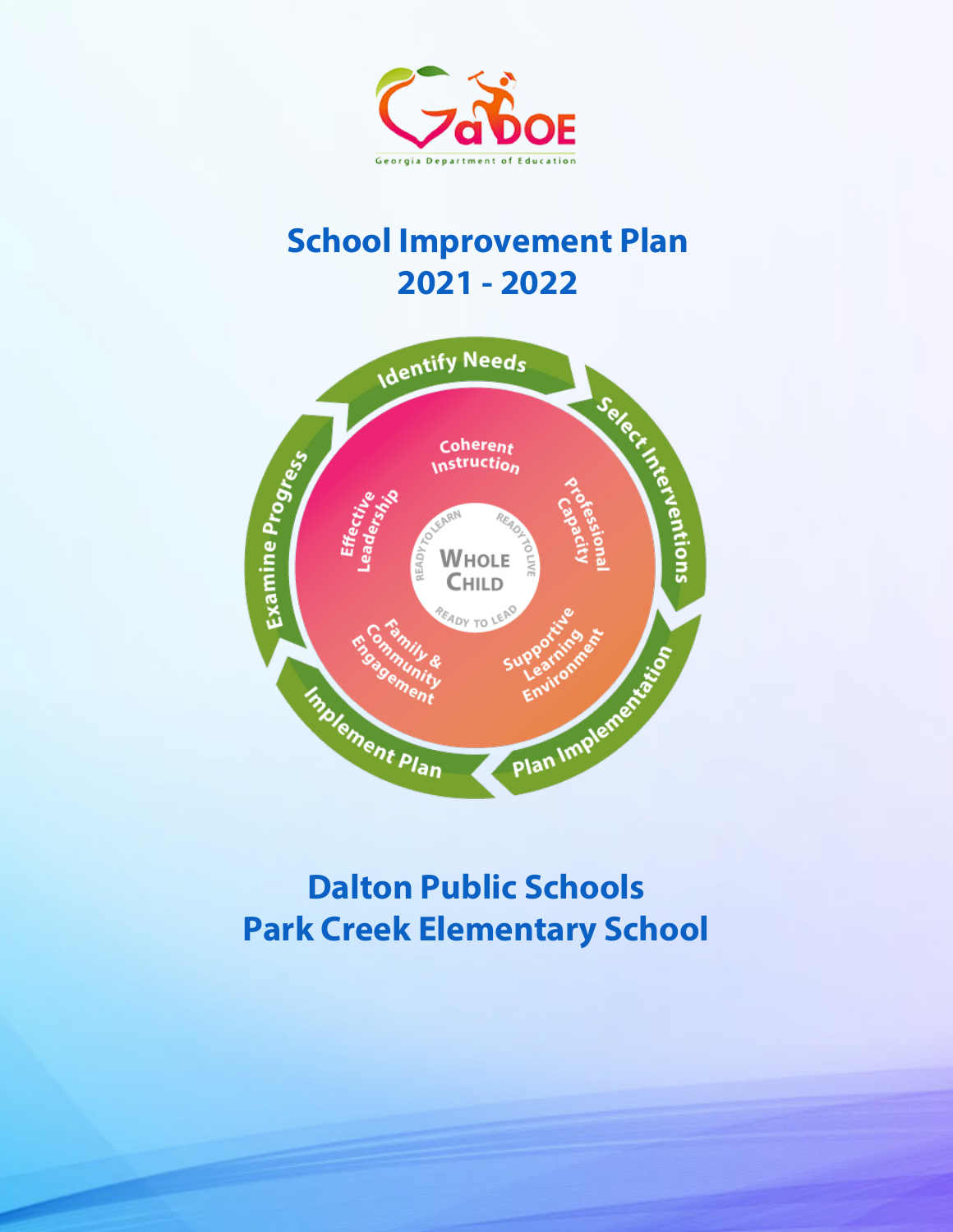### **SCHOOL IMPROVEMENT PLAN**

# **1 General Improvement Plan Information**

General Improvement Plan Information

| District    | Dalton Public Schools        |
|-------------|------------------------------|
| School Name | Park Creek Elementary School |
| Team Lead   | Will Esters                  |

| Federal Funding Options to Be Employed (SWP Schools) in this Plan (Select all that apply) |                                                                                       |  |
|-------------------------------------------------------------------------------------------|---------------------------------------------------------------------------------------|--|
|                                                                                           | Traditional funding (all Federal funds budgeted separately)                           |  |
|                                                                                           | Consolidated funds (state/local and federal funds consolidated) - Cohort systems ONLY |  |
|                                                                                           | FUND 400' - Consolidation of Federal funds only                                       |  |

| Factors(s) Used by District to Identify Students in Poverty (Select all that apply) |                                                                 |  |
|-------------------------------------------------------------------------------------|-----------------------------------------------------------------|--|
|                                                                                     | Free/Reduced meal application                                   |  |
|                                                                                     | Community Eligibility Program (CEP) - Direct Certification ONLY |  |
|                                                                                     | Other (if selected, please describe below)                      |  |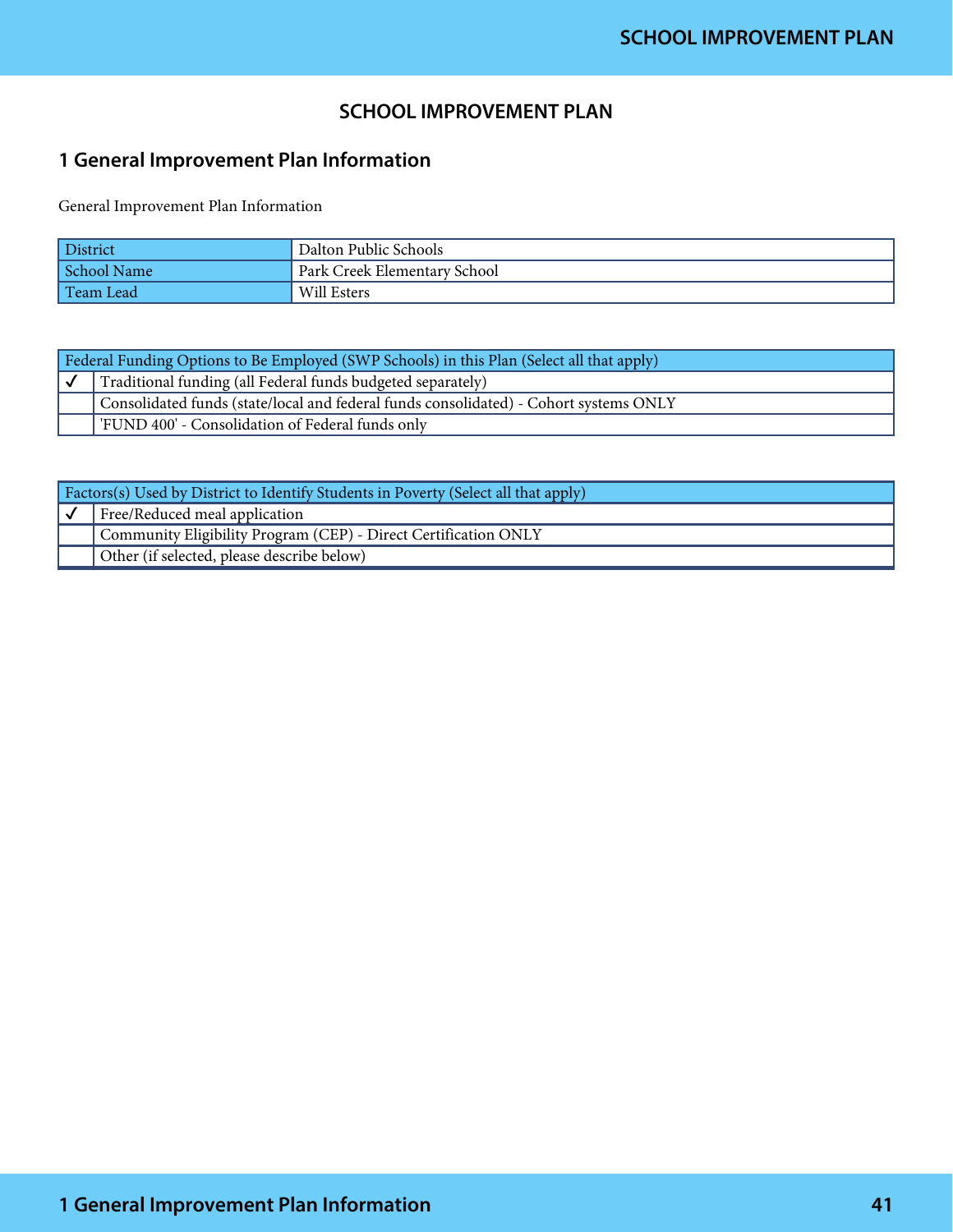### **2. SCHOOL IMPROVEMENT GOALS**

# **2.1 Overarching Need # 1**

Overarching Need

|                 | Overarching Need as identified in Students at our school experience trauma related to the circumstances of poverty and |
|-----------------|------------------------------------------------------------------------------------------------------------------------|
| CNA Section 3.2 | familial citizenship status. It is reasonable to assume that this has increased as a result of                         |
|                 | difficulties associated with the pandemic.                                                                             |
| Root Cause # 1  | Students are unaware of how to move past traumatic experiences in a way that is                                        |
|                 | productive and positive for them                                                                                       |
| Goal            | Increase student resilience                                                                                            |

| <b>Action Step</b>               | Staff training in trauma-skilled schools                            |
|----------------------------------|---------------------------------------------------------------------|
| <b>Funding Sources</b>           | N/A                                                                 |
| Subgroups                        | <b>Economically Disadvantaged</b>                                   |
|                                  | Foster                                                              |
|                                  | Homeless                                                            |
|                                  | <b>English Learners</b>                                             |
|                                  | Migrant                                                             |
|                                  | Race / Ethnicity / Minority                                         |
|                                  | <b>Student with Disabilities</b>                                    |
|                                  | N/A                                                                 |
| Systems                          | <b>Coherent Instruction</b>                                         |
|                                  | <b>Effective Leadership</b>                                         |
|                                  | Professional Capacity                                               |
|                                  | Family and Community Engagement                                     |
|                                  | Supportive Learning Environment                                     |
| Method for Monitoring            | Ongoing data collection and monitoring as outlined in the TSS model |
| Implementation and Effectiveness |                                                                     |
| Position/Role Responsible        | Principal/Assistant Principal/TSS Leadership Team                   |
| Timeline for Implementation      | Yearly                                                              |

| What partnerships, if any, with   | National Drop-out Prevention Center |
|-----------------------------------|-------------------------------------|
| IHEs, business, Non-Profits,      |                                     |
| Community based organizations,    |                                     |
| or any private entity with a      |                                     |
| demonstrated record of success is |                                     |
| the LEA implementing in carrying  |                                     |
| out this action step(s)?          |                                     |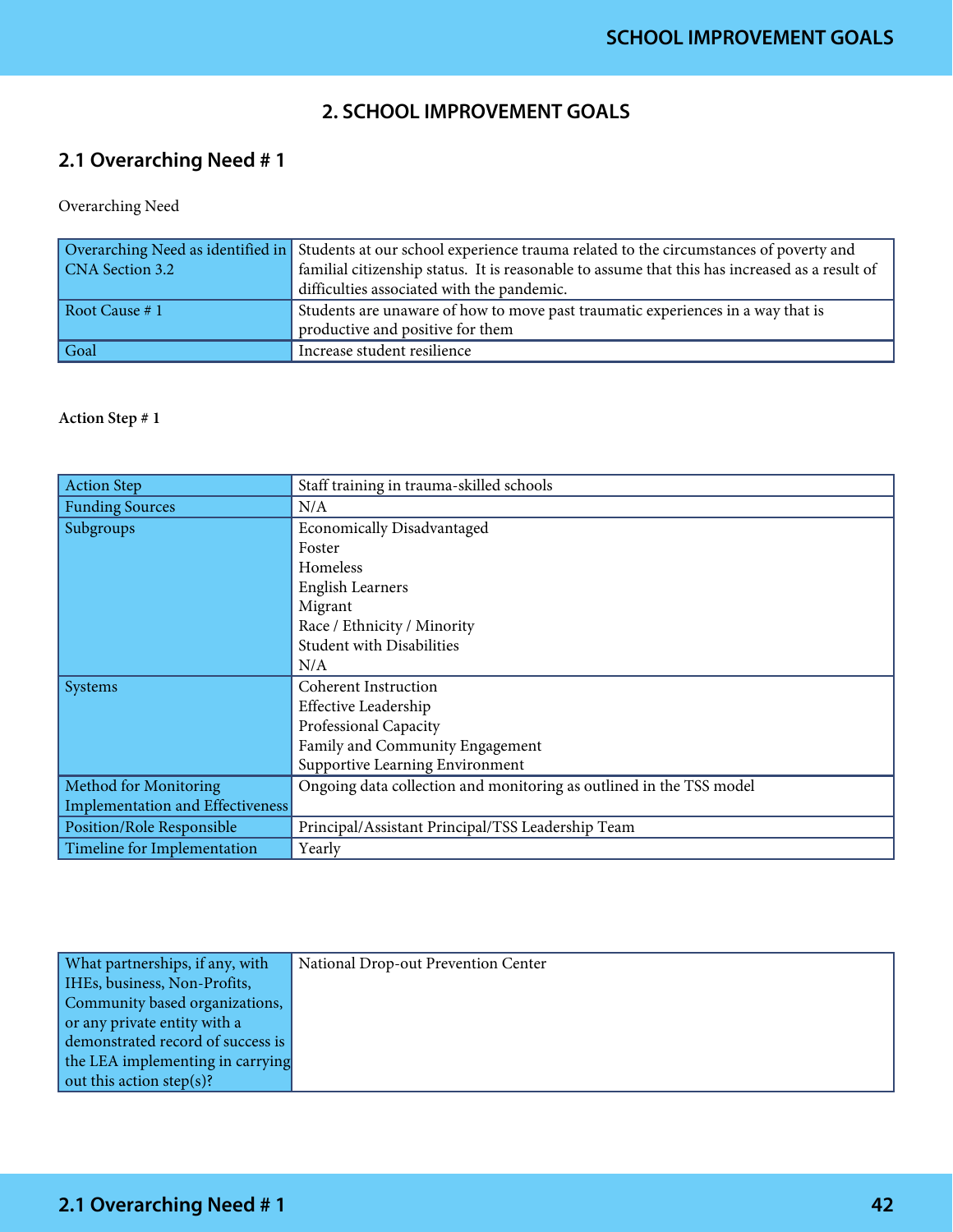| <b>Action Step</b>               | Implementation of strategies learned in trauma-skilled school training |
|----------------------------------|------------------------------------------------------------------------|
| <b>Funding Sources</b>           | N/A                                                                    |
| Subgroups                        | <b>Economically Disadvantaged</b>                                      |
|                                  | Foster                                                                 |
|                                  | Homeless                                                               |
|                                  | <b>English Learners</b>                                                |
|                                  | Migrant                                                                |
|                                  | Race / Ethnicity / Minority                                            |
|                                  | <b>Student with Disabilities</b>                                       |
|                                  | N/A                                                                    |
| Systems                          | Coherent Instruction                                                   |
|                                  | Effective Leadership                                                   |
|                                  | Professional Capacity                                                  |
|                                  | Family and Community Engagement                                        |
|                                  | Supportive Learning Environment                                        |
| Method for Monitoring            | Ongoing data collection and monitoring as outlined in the TSS model    |
| Implementation and Effectiveness |                                                                        |
| Position/Role Responsible        | Principal/Assistant Principal/TSS Leadership Team                      |
| Timeline for Implementation      | Monthly                                                                |

| What partnerships, if any, with   | National Drop-out Prevention Center |
|-----------------------------------|-------------------------------------|
| IHEs, business, Non-Profits,      |                                     |
| Community based organizations,    |                                     |
| or any private entity with a      |                                     |
| demonstrated record of success is |                                     |
| the LEA implementing in carrying  |                                     |
| out this action step(s)?          |                                     |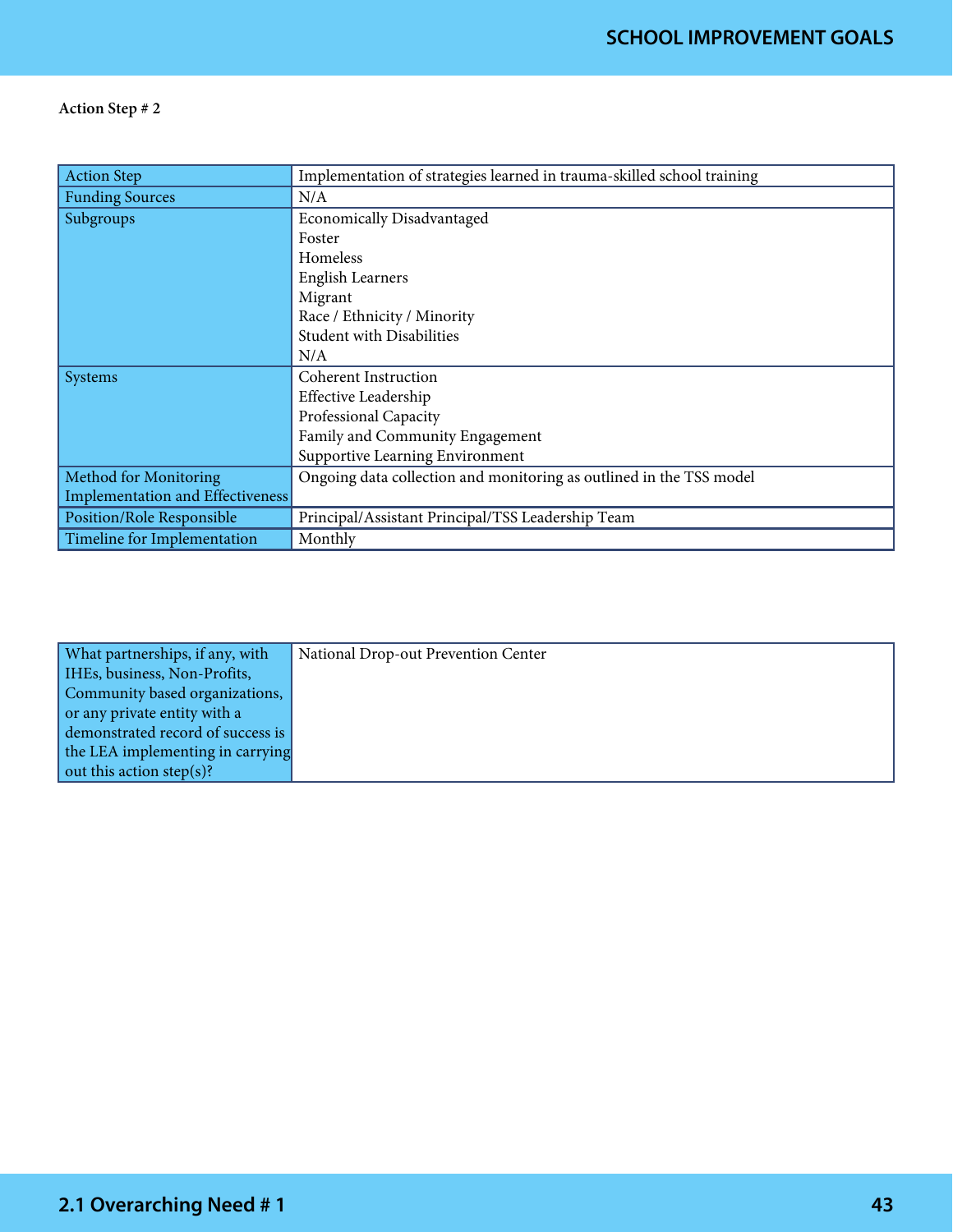### **2. SCHOOL IMPROVEMENT GOALS**

# **2.2 Overarching Need # 2**

Overarching Need

|                 | Overarching Need as identified in Increase student achievement in core content areas   |
|-----------------|----------------------------------------------------------------------------------------|
| CNA Section 3.2 |                                                                                        |
| Root Cause # 1  | Perseverance and an aspirational mindset are not the norm for most students            |
| Goal            | By the end of the school year, Park Creek will meet the performance targets in reading |
|                 | lexile, ELA, math, science, and social studies on Milestones with a 6% increase        |

| <b>Action Step</b>               | Develop goal sheets for students in each grade |
|----------------------------------|------------------------------------------------|
| <b>Funding Sources</b>           | N/A                                            |
| Subgroups                        | <b>Economically Disadvantaged</b>              |
|                                  | Foster                                         |
|                                  | Homeless                                       |
|                                  | <b>English Learners</b>                        |
|                                  | Migrant                                        |
|                                  | Race / Ethnicity / Minority                    |
|                                  | <b>Student with Disabilities</b>               |
|                                  | N/A                                            |
| Systems                          | Coherent Instruction                           |
|                                  | <b>Effective Leadership</b>                    |
|                                  | Professional Capacity                          |
|                                  | Family and Community Engagement                |
|                                  | Supportive Learning Environment                |
| Method for Monitoring            | Goal sheets by grade                           |
| Implementation and Effectiveness |                                                |
| Position/Role Responsible        | Grade Chairs / Leadership Team                 |
| Timeline for Implementation      | Quarterly                                      |

| What partnerships, if any, with   |
|-----------------------------------|
| IHEs, business, Non-Profits,      |
| Community based organizations,    |
| or any private entity with a      |
| demonstrated record of success is |
| the LEA implementing in carrying  |
| out this action step(s)?          |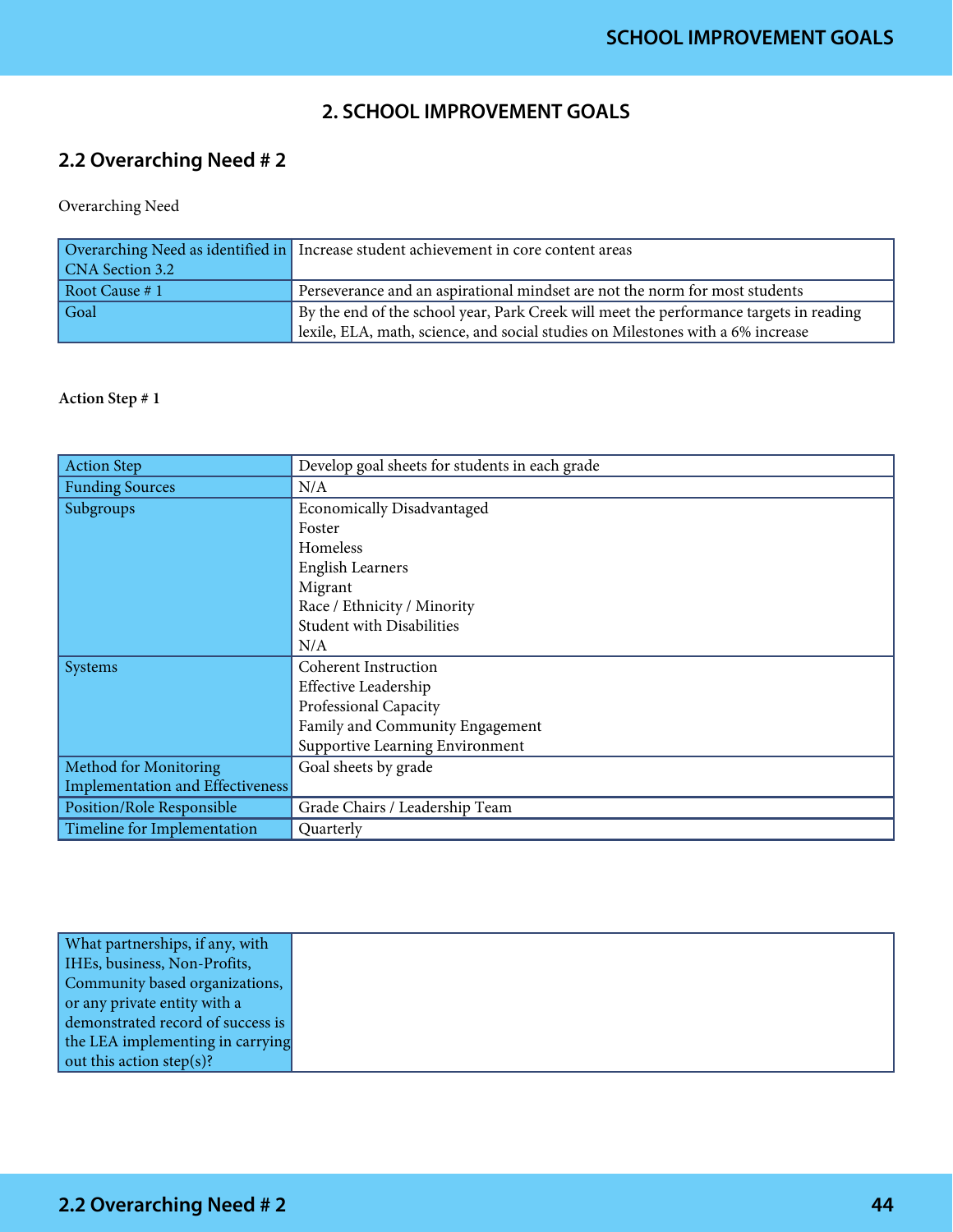| <b>Action Step</b>               | Develop and use product exemplars for difficult to teach concepts in each grade |
|----------------------------------|---------------------------------------------------------------------------------|
| <b>Funding Sources</b>           | N/A                                                                             |
| Subgroups                        | <b>Economically Disadvantaged</b>                                               |
|                                  | Foster                                                                          |
|                                  | Homeless                                                                        |
|                                  | <b>English Learners</b>                                                         |
|                                  | Migrant                                                                         |
|                                  | Race / Ethnicity / Minority                                                     |
|                                  | <b>Student with Disabilities</b>                                                |
|                                  | N/A                                                                             |
| Systems                          | Coherent Instruction                                                            |
|                                  | Effective Leadership                                                            |
|                                  | Professional Capacity                                                           |
|                                  | Family and Community Engagement                                                 |
|                                  | Supportive Learning Environment                                                 |
| <b>Method for Monitoring</b>     | Acquisition of exemplars                                                        |
| Implementation and Effectiveness |                                                                                 |
| <b>Position/Role Responsible</b> | Academic Coaches                                                                |
| Timeline for Implementation      | Monthly                                                                         |

| What partnerships, if any, with   |
|-----------------------------------|
| IHEs, business, Non-Profits,      |
| Community based organizations,    |
| or any private entity with a      |
| demonstrated record of success is |
| the LEA implementing in carrying  |
| out this action step(s)?          |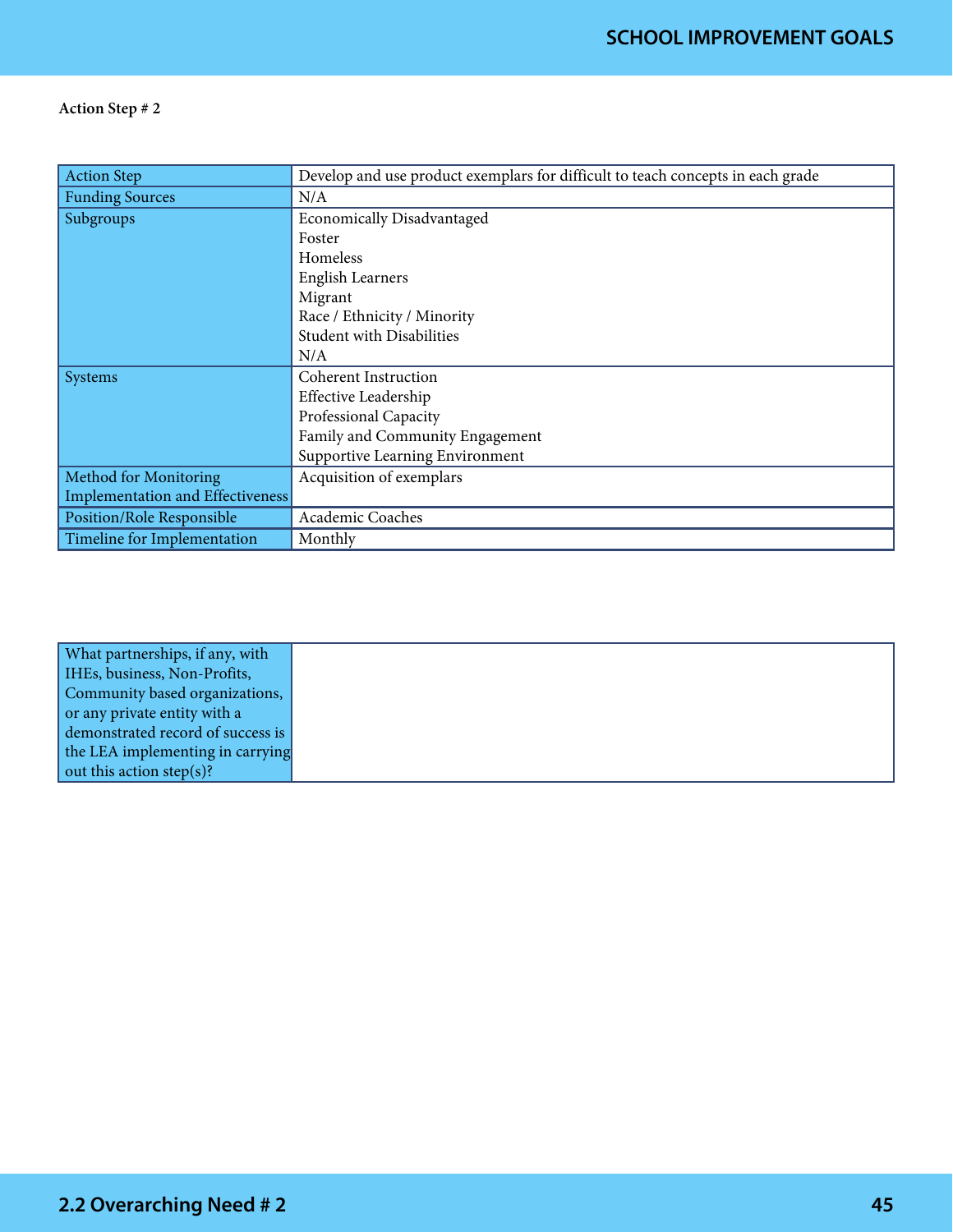### **2. SCHOOL IMPROVEMENT GOALS**

# **2.3 Overarching Need # 3**

Overarching Need

|                        | Overarching Need as identified in Teachers need to develop actions associated with data analysis - assessment, analysis and |
|------------------------|-----------------------------------------------------------------------------------------------------------------------------|
| <b>CNA</b> Section 3.2 | instruction cycle                                                                                                           |
| Root Cause # 1         | Additional work is needed to improve understanding of data and how to address gaps                                          |
|                        | (teacher efficacy)                                                                                                          |
| Goal                   | During the school year, Park Creek will meet regularly to analyze data, reflect on lessons,                                 |
|                        | and develop action steps to address learning gaps                                                                           |

| <b>Action Step</b>                      | Administer the MAP assessment for ELA and math in K-2 and ELA, math, and science in |
|-----------------------------------------|-------------------------------------------------------------------------------------|
|                                         | $3 - 5$                                                                             |
| <b>Funding Sources</b>                  | N/A                                                                                 |
| Subgroups                               | <b>Economically Disadvantaged</b>                                                   |
|                                         | Foster                                                                              |
|                                         | Homeless                                                                            |
|                                         | <b>English Learners</b>                                                             |
|                                         | Migrant                                                                             |
|                                         | Race / Ethnicity / Minority                                                         |
|                                         | <b>Student with Disabilities</b>                                                    |
|                                         | N/A                                                                                 |
| Systems                                 | <b>Coherent Instruction</b>                                                         |
|                                         | <b>Effective Leadership</b>                                                         |
|                                         | Professional Capacity                                                               |
|                                         | Family and Community Engagement                                                     |
|                                         | Supportive Learning Environment                                                     |
| Method for Monitoring                   | finished assessments and results                                                    |
| <b>Implementation and Effectiveness</b> |                                                                                     |
| <b>Position/Role Responsible</b>        | Academic Coaches, Admin, Teachers                                                   |
| Timeline for Implementation             | Others: August, November, and February                                              |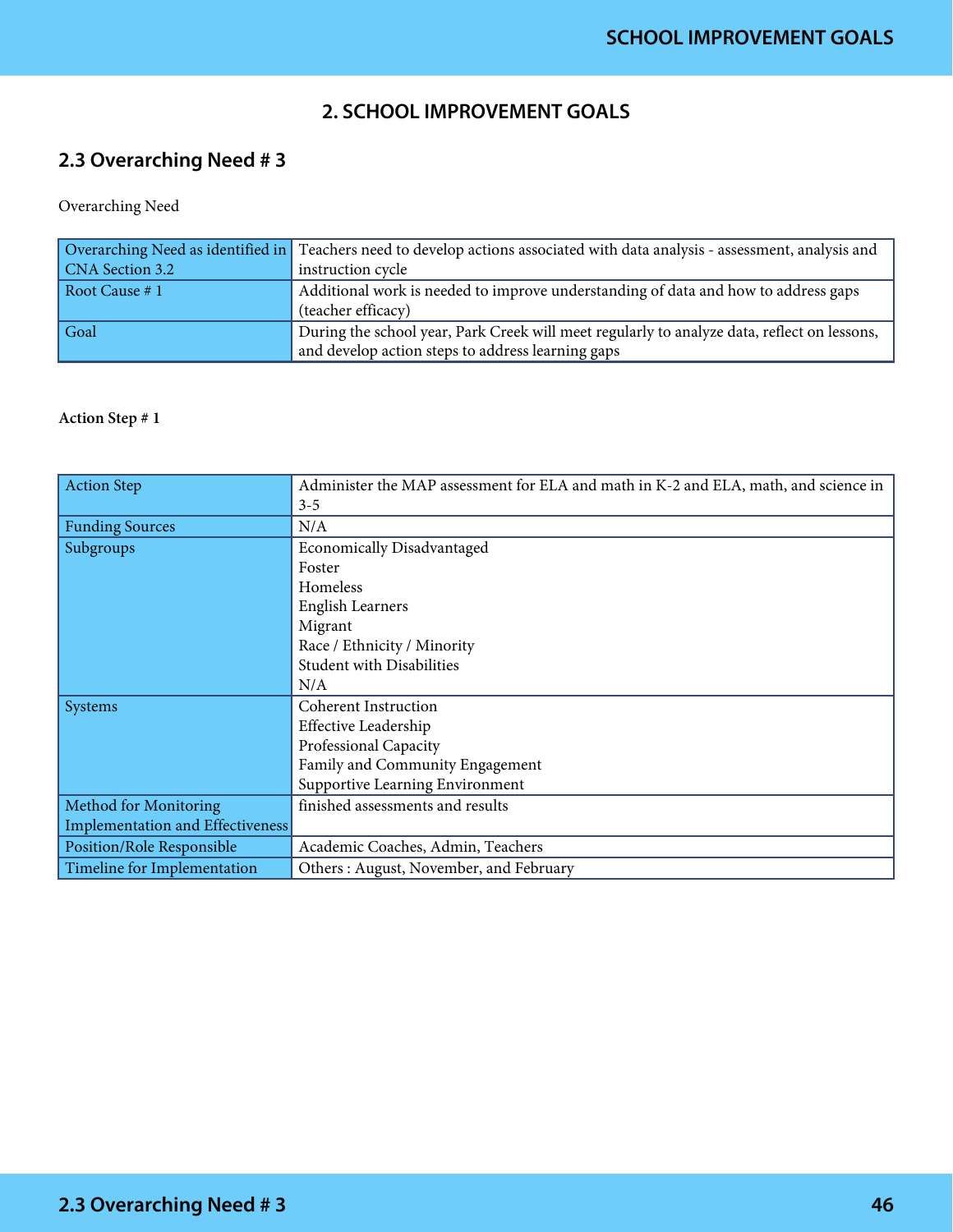| What partnerships, if any, with   | Ongoing partnerships with district leadership, RESA, and other schools to identify process |
|-----------------------------------|--------------------------------------------------------------------------------------------|
| IHEs, business, Non-Profits,      | improvements                                                                               |
| Community based organizations,    |                                                                                            |
| or any private entity with a      |                                                                                            |
| demonstrated record of success is |                                                                                            |
| the LEA implementing in carrying  |                                                                                            |
| out this action step(s)?          |                                                                                            |

| <b>Action Step</b>               | Use assessment results for progress monitoring  |
|----------------------------------|-------------------------------------------------|
| <b>Funding Sources</b>           | N/A                                             |
| Subgroups                        | <b>Economically Disadvantaged</b>               |
|                                  | Foster                                          |
|                                  | Homeless                                        |
|                                  | <b>English Learners</b>                         |
|                                  | Migrant                                         |
|                                  | Race / Ethnicity / Minority                     |
|                                  | <b>Student with Disabilities</b>                |
|                                  | N/A                                             |
| <b>Systems</b>                   | <b>Coherent Instruction</b>                     |
|                                  | Effective Leadership                            |
|                                  | Professional Capacity                           |
|                                  | Family and Community Engagement                 |
|                                  | Supportive Learning Environment                 |
| Method for Monitoring            | Assessment results, Progress Monitoring Records |
| Implementation and Effectiveness |                                                 |
| Position/Role Responsible        | Teachers/Admin/Coaches                          |
| Timeline for Implementation      | Monthly                                         |

| What partnerships, if any, with   | Ongoing partnerships with district leadership, RESA, and other schools to identify |
|-----------------------------------|------------------------------------------------------------------------------------|
| IHEs, business, Non-Profits,      | instructional improvements                                                         |
| Community based organizations,    |                                                                                    |
| or any private entity with a      |                                                                                    |
| demonstrated record of success is |                                                                                    |
| the LEA implementing in carrying  |                                                                                    |
| out this action step(s)?          |                                                                                    |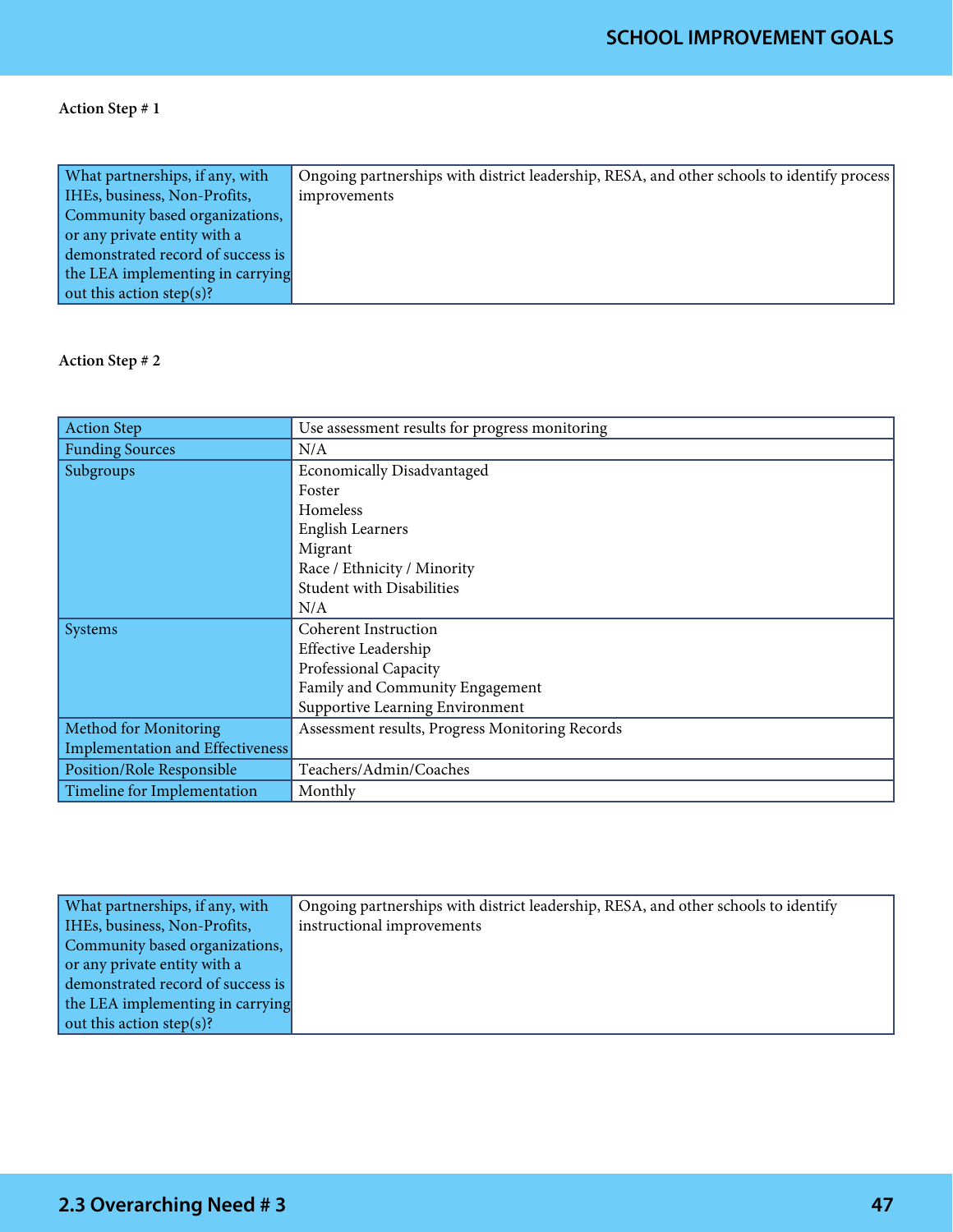| <b>Action Step</b>               | PL will be focused on developing actions based on data collection and analysis |  |
|----------------------------------|--------------------------------------------------------------------------------|--|
| <b>Funding Sources</b>           | N/A                                                                            |  |
| Subgroups                        | <b>Economically Disadvantaged</b>                                              |  |
|                                  | Foster                                                                         |  |
|                                  | <b>Homeless</b>                                                                |  |
|                                  | <b>English Learners</b>                                                        |  |
|                                  | Migrant                                                                        |  |
|                                  | Race / Ethnicity / Minority                                                    |  |
|                                  | <b>Student with Disabilities</b>                                               |  |
|                                  | N/A                                                                            |  |
| Systems                          | Coherent Instruction                                                           |  |
|                                  | Effective Leadership                                                           |  |
|                                  | Professional Capacity                                                          |  |
|                                  | Family and Community Engagement                                                |  |
|                                  | Supportive Learning Environment                                                |  |
| Method for Monitoring            | PL sign-in sheets, meeting notes,                                              |  |
| Implementation and Effectiveness |                                                                                |  |
| <b>Position/Role Responsible</b> | Admin/Coaches                                                                  |  |
| Timeline for Implementation      | Weekly                                                                         |  |

| What partnerships, if any, with   | Ongoing partnerships with district leadership, RESA, and other schools to identify process |
|-----------------------------------|--------------------------------------------------------------------------------------------|
| IHEs, business, Non-Profits,      | improvements                                                                               |
| Community based organizations,    |                                                                                            |
| or any private entity with a      |                                                                                            |
| demonstrated record of success is |                                                                                            |
| the LEA implementing in carrying  |                                                                                            |
| out this action step(s)?          |                                                                                            |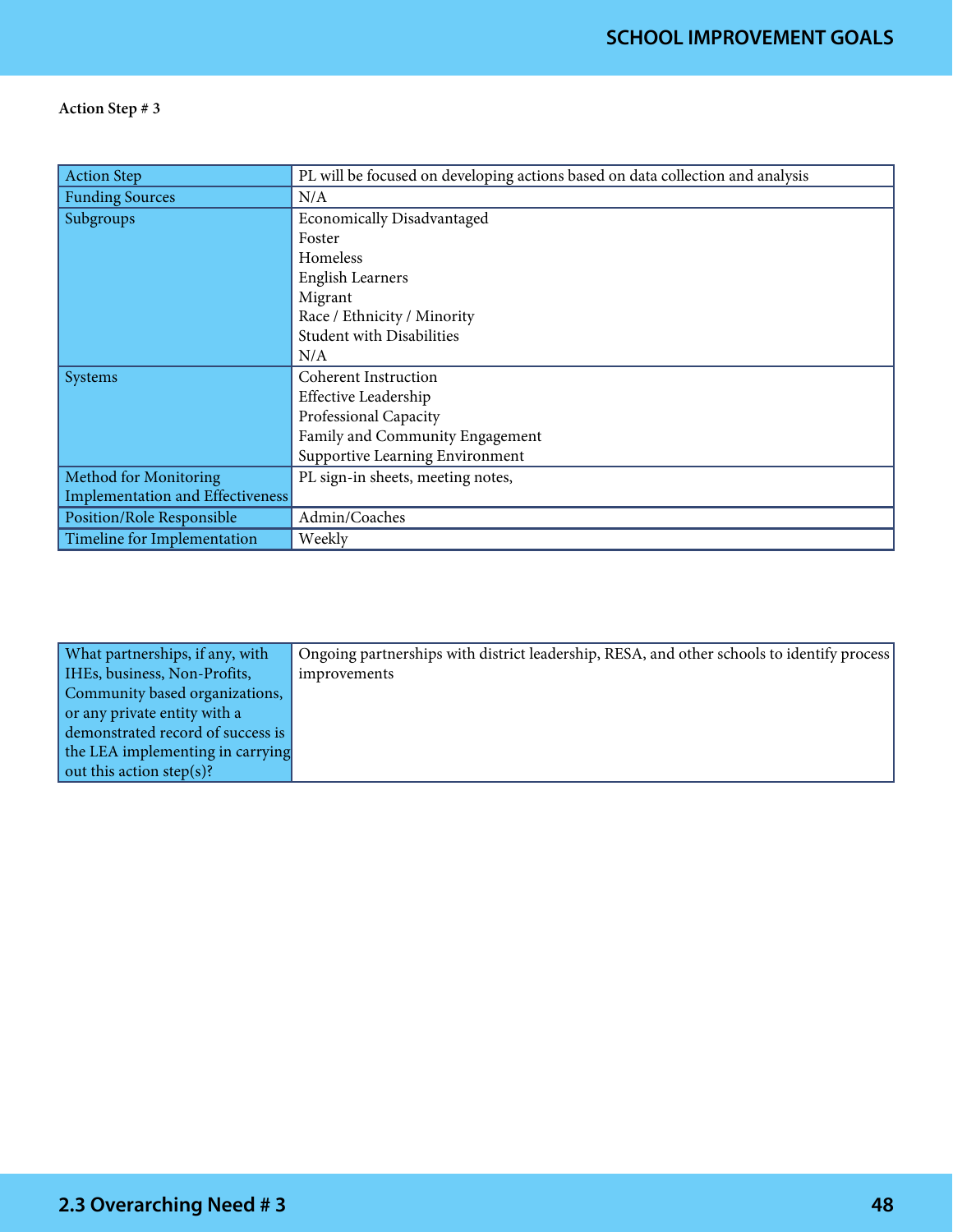### **3. REQUIRED QUESTIONS**

# **3.1 Stakeholders, Serving Children, PQ**

#### Required Questions

| 1 In developing this plan, briefly describe | Teachers, grade chairs, school administrators, paraprofessionals, parents, and |
|---------------------------------------------|--------------------------------------------------------------------------------|
| how the school sought advice from           | community members helped in the development and review of the                  |
| individuals (teachers, staff, other school  | comprehensive needs assessment process which directly informed the             |
| leaders, paraprofessionals, specialized     | development of the school improvement plan. District and feeder school         |
| instructional support personnel, parents,   | efforts were considered in the development of the school improvement plan to   |
| community partners, and other               | assure continuity of effort and support. The information was posted on the     |
| stakeholders) was accomplished.             | school website with a linked process for securing feedback. Additionally, the  |
|                                             | link was distributed among staff for added input and review. The information   |
|                                             | was also reviewed with the school council prior to submission. The school      |
|                                             | council includes teachers, parents and business representatives.               |

| 2 Describe how the school will ensure that | Park Creek has a majority minority population with 89% Hispanic. Our               |
|--------------------------------------------|------------------------------------------------------------------------------------|
| low-income and minority children enrolled  | school has an even distribution of experienced and effective teachers across       |
| in the Title I school are not served at    | grade levels and in support teacher roles. When specifically looking at teachers   |
| disproportionate rates by ineffective,     | serving our ELL and SWD students, none are first year teachers. Furthermore,       |
| out-of-field, or inexperienced teachers.   | the majority have five or more years of experience in education. There are no      |
|                                            | teachers serving outside of their certification areas. All teachers participate in |
|                                            | the Teacher Keys Effectiveness System and have received proficient or              |
|                                            | exemplary ratings on the TKES performance standards indicating consistent          |
|                                            | and effective teaching practices. All teachers receive ongoing professional        |
|                                            | learning in professional learning communities throughout the school year.          |
|                                            | Park Creek provided training for teachers from the CAL Institute, (Center for      |
|                                            | Applied Linguistics), with a focus on academic vocabulary, sheltered               |
|                                            | instruction strategies to be implemented in the classroom, and comprehensible      |
|                                            | input. Due to a grant that Dalton Public Schools received, Park Creek has two      |
|                                            | teachers teaching SWD, who get to participate in extensive district training       |
|                                            | similar to Reading Recovery. These teachers receive weekly training including      |
|                                            | coaching and colleague visits throughout the year to refine their instructional    |
|                                            | practices to help our SWD achieve at higher levels.                                |

| 3 Provide a general description of the Title I | Park Creek implements the components of a school-wide Title I plan and                                                     |
|------------------------------------------------|----------------------------------------------------------------------------------------------------------------------------|
|                                                | instructional program being implemented at applies Title I resources toward supporting a rich literacy framework, extended |
| this Title I School. Specifically define the   | learning, and providing additional technology resources for the students. In                                               |
| subject areas to be addressed and the          | addition, a variety of programs and services are provided for students that                                                |
| instructional strategies/methodologies to be   | extend beyond the basic classroom instruction. These programs include the                                                  |
| employed to address the identified needs of    | Early Intervention Program (EIP) with two full time teachers, five part-time                                               |
| the most academically at-risk students in the  | teachers, and a Reading Recovery Program with four teachers. Additionally,                                                 |
| school. Please include services to be          | students in the Challenge Program (gifted) receive content instruction in                                                  |
| provided for students living in local          | math, science, and/or social studies (depending on the grade level). Fifth grade                                           |
| institutions for neglected or delinquent       | gifted students are provided enrichment instruction one day per week at the                                                |
| children (if applicable).                      | district C3 Center. Other advanced students, depending on their grade level,                                               |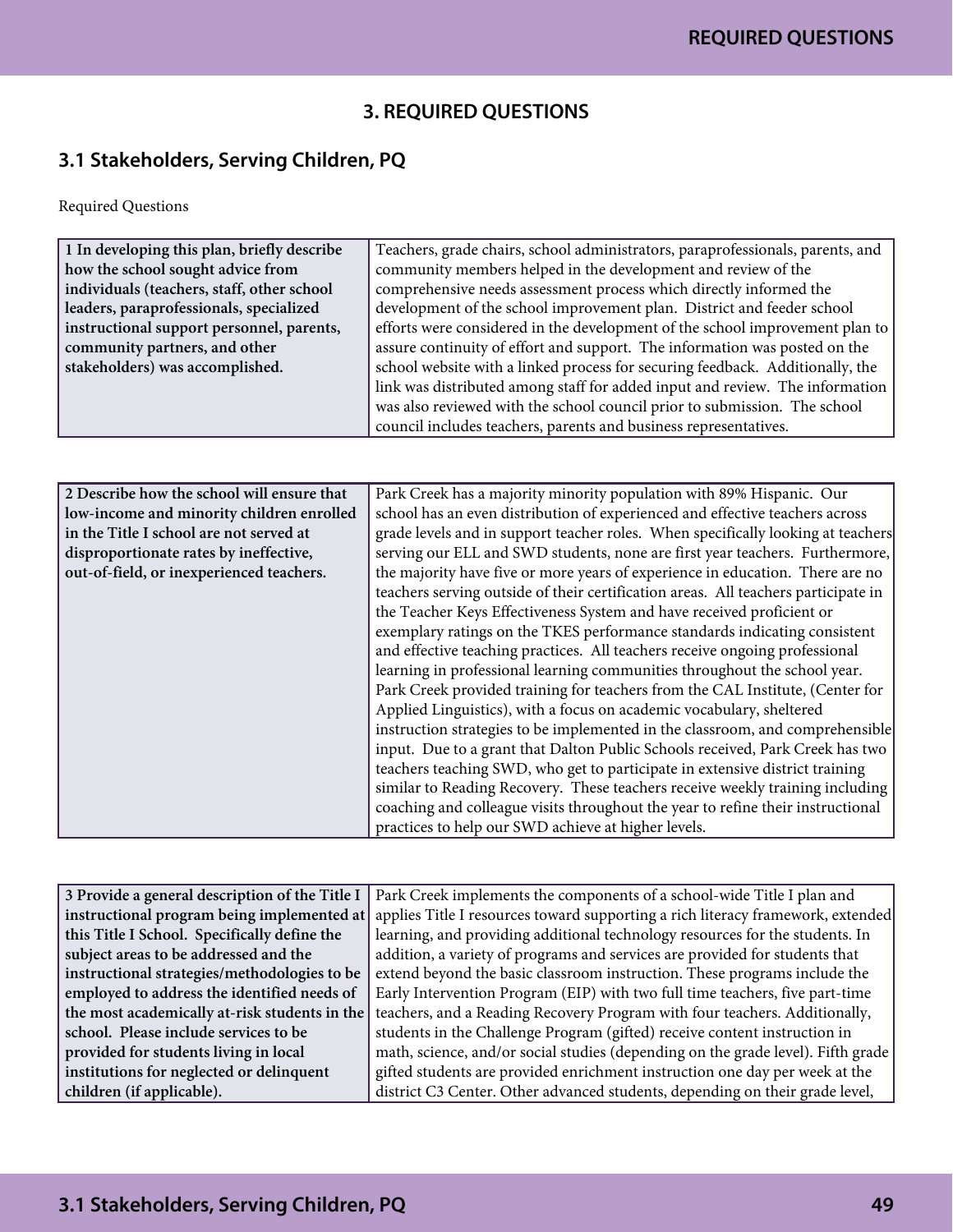are also provided with enrichment math, science, and social studies in the Bridges Program. English Speakers of Other Languages (ELL); Exceptional Student Services (ESS) with self-contained and resource classes; music; physical education; classroom guidance; media; and art are also programs provided to support a diverse student population. Park Creek staff implements strategies according to the RTI (Response to Intervention) Pyramid of Intervention to ensure that students who experience difficulty mastering goals and objectives during the course of the school year will be provided with alternative reinforcement opportunities. The students are progress monitored monthly and additional strategies are implemented in an effective and timely manner in order to promote progress. Each teacher is expected to maintain formative records of student performance and current data showing work and deficiencies. For those students who are having difficulties the following programs and services are available and will be utilized as indicated on the following pages: Literacy Leadership Team Response to Intervention (RTI) Positive Behavior Team ELL services Exceptional Student Services EIP (math/reading) Guidance services Speech services Reading Recovery (1st grade) Science Lab (specials rotation) Literacy/Math Coaches ESS/EIP/ELL Inclusion classes Students who are not making adequate progress in Math or Reading will be served in the Early Intervention Program. Based upon school data Math and ELA/Reading will be areas of focus for the 2017-2018 academic school year.

| 4 If applicable, provide a description of how $ P $ |  |
|-----------------------------------------------------|--|
| teachers, in constation with parents,               |  |
| administrators, and pupil services personnel,       |  |
| will identify eligible children most in need of     |  |
| services in Title I targeted assistance             |  |
| schools/programs. Please include a                  |  |
| description of how the school will develop          |  |
| and implement mtiple (a minimum of 2)               |  |
| objective, academic-based performance               |  |
| criteria to rank students for service. Also         |  |
| include a description of the measurable scale       |  |
| (point system) that uses the objective criteria     |  |
| to rank all students.                               |  |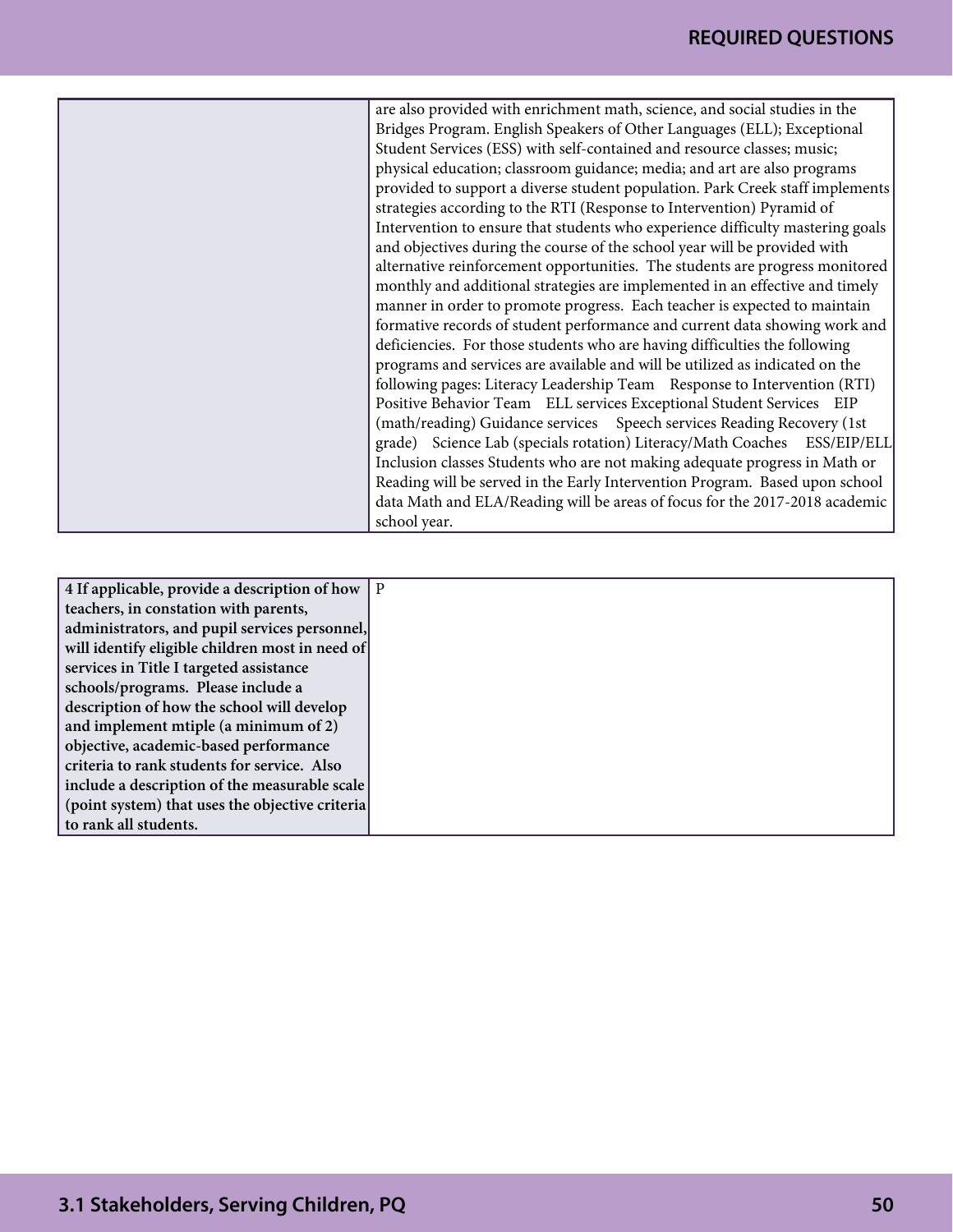# **3. REQUIRED QUESTIONS**

# **3.2 PQ, Federally Identified Schools, CTAE, Discipline**

Required Questions

| 5 If applicable, describe how the school will | Park Creek provides excellent academic support and services for early             |
|-----------------------------------------------|-----------------------------------------------------------------------------------|
| support, coordinate, and integrate services   | childhood programs. We also have an abundance of strategies in helping            |
| with early childhood programs at the school   | students transition from preschool programs into local elementary schools.        |
| level, including strategies for assisting     | Park Creek houses four Bright From the Start PK classes, including one PK         |
| preschool children in the transition from     | ESS classroom, the Headstart pre-school classroom for Dalton Public Schools,      |
| early childhood education programs to local   | and the Dalton Public Schools PK ESS readiness for students ages 3-5 years of     |
| elementary school programs.                   | age. In order to support preschool students, services are provided by a district  |
|                                               | PK coordinator and social worker, a behavioral specialist, a school counselor,    |
|                                               | and speech and occupational therapists. All of our pre-school programs are        |
|                                               | supported by a bilingual paraprofessional with the exception of Headstart. All    |
|                                               | PK teachers offer an orientation in May as well as in August. The students        |
|                                               | meet their teachers, tour the school, sit on a bus, and teachers communicate      |
|                                               | readiness skills to parents. In addition, a minimum of two conferences are held   |
|                                               | throughout the school year. Daily folders and a monthly calendar of events are    |
|                                               | sent home with students as well. Preschool students can participate in            |
|                                               | readiness programs prior to kindergarten such as the Dalton Public Schools        |
|                                               | Little Cats and PK summer school. All PK classes at Park Creek receive Music,     |
|                                               | Art, PE, Computers, etc. which provides them with the opportunity to adjust       |
|                                               | and experience these additional special classes similar to what they will receive |
|                                               | in kindergarten.                                                                  |

| 6 If applicable, describe how the school will | N/A |
|-----------------------------------------------|-----|
| implement strategies to facilitate effective  |     |
| transitions for students from middle grades   |     |
| to high school and from high school to        |     |
| postsecondary education including:            |     |
| Coordination with institutions of higher      |     |
| education, employers, and local partners;     |     |
| and                                           |     |
| Increased student access to early college,    |     |
| high school, or dual or concurrent            |     |
| enrollment opportunities or career            |     |
| counseling to identify student interest and   |     |
| skills.                                       |     |
|                                               |     |